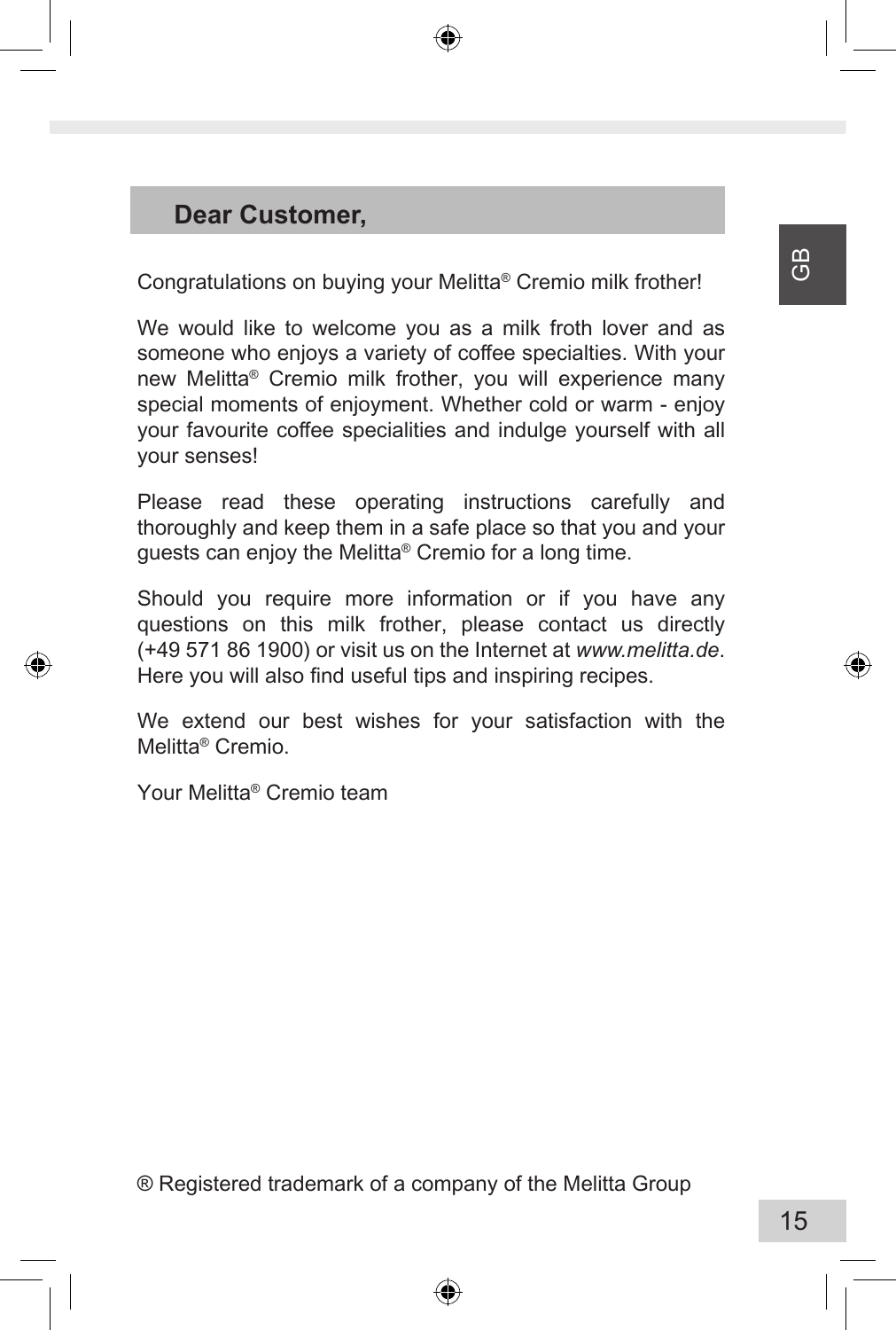# Information about these operating instructions

## $\hat{N}$  Warning!

Sections with this symbol contain information for your safety and indicate possible accident and injury hazards.

### Intended use

The Melitta® Cremio milk frother is exclusively designed for the preparation of warm and cold milk froth as well as for heating milk.

This appliance is intended for home use and in similar settings, such as: Employee kitchens in stores, offices and other commercial areas; in agricultural facilities; by customers at hotels, motels and other housing facilities; at bed and breakfasts.

Intended use includes,

- • that you carefully read, understand, and comply with the operating instructions.
- that you particularly comply with the safety instructions.
- that you use the Melitta® Cremio within the operating conditions specified in these instructions.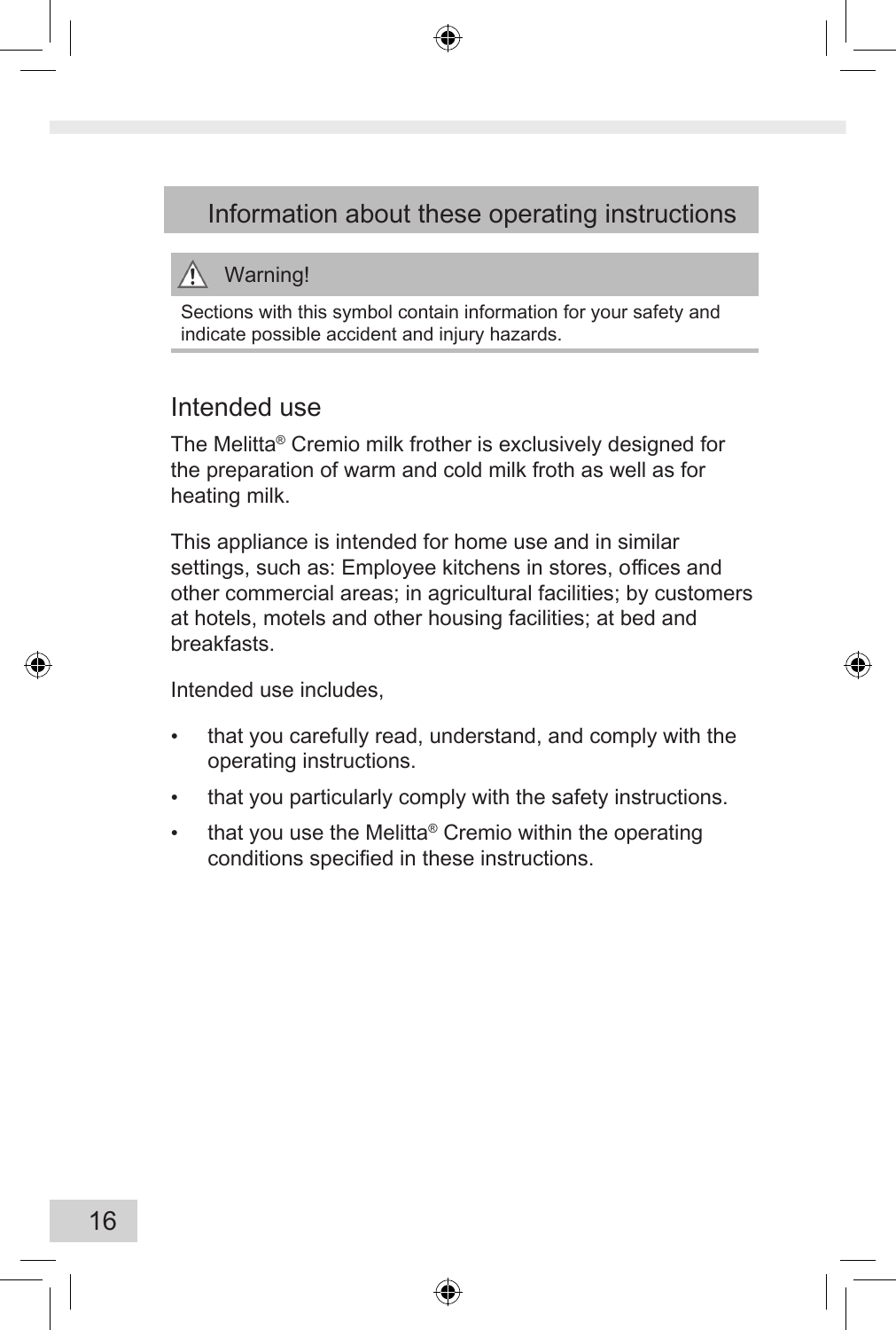# Non-intended use

Non-intended use applies when you use the Melitta® Cremio in a manner that differs from the use described in these operating instructions.



Through non-intended use you can injure or scald yourself.



The manufacturer bears no liability for damage attributed to improper use.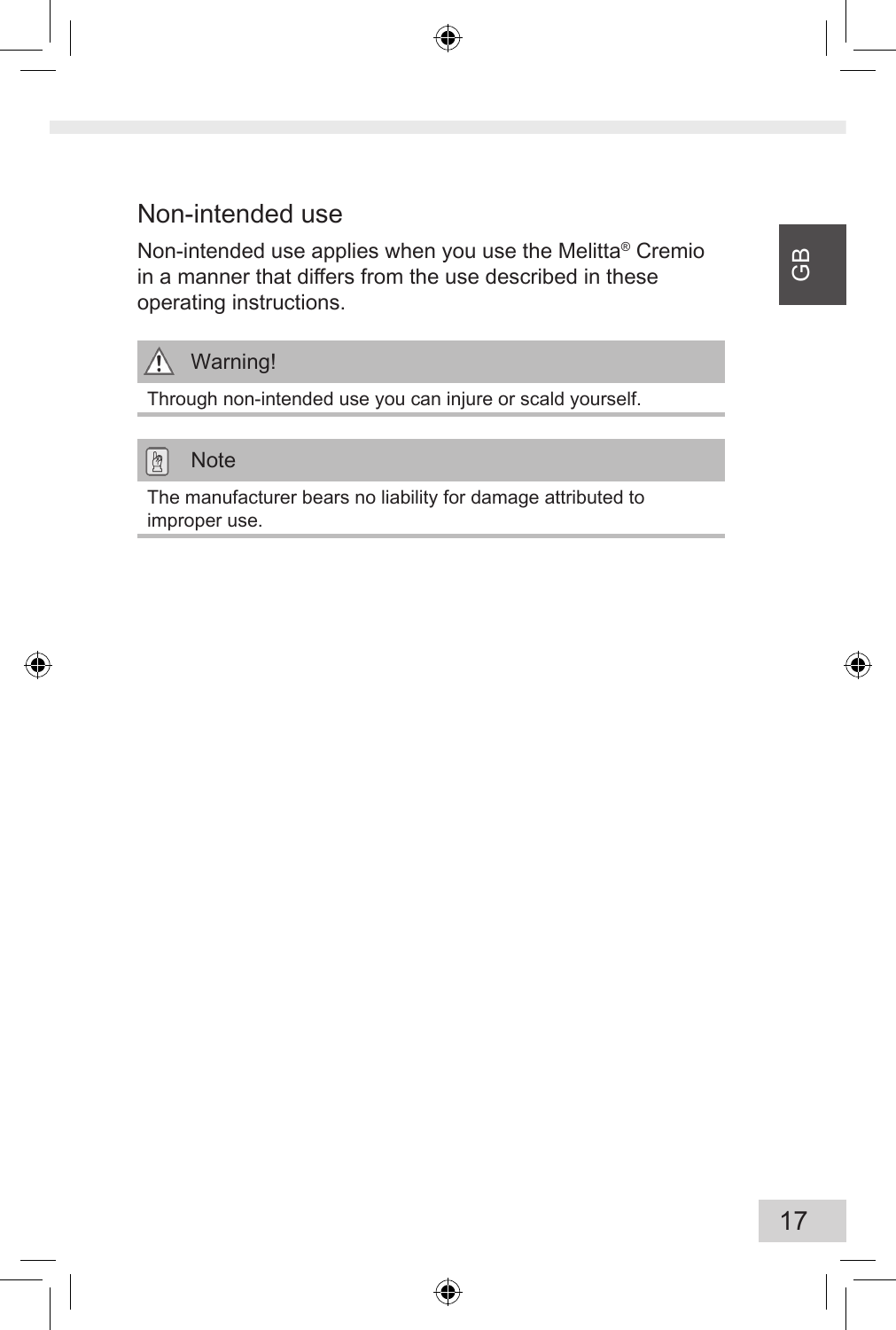# General safety instructions

Please read the following instructions carefully. Failure to comply with the instructions can affect your own safety and the safety of the appliance.

# Warning!

- Keep the following objects out of the reach of children: packaging materials and small parts.
- All persons using the appliance must be familiar with the operation of the appliance beforehand, and they must be instructed in the possible hazards associated with the appliance.
- Never allow children to use the appliance or play near the appliance unsupervised.
- Only use this appliance if it is in faultless condition.
- Never immerse the appliance in water.
- Do not make any changes to the appliance, its components or to the accessories supplied.
- Never touch the appliance with wet hands or feet.
- Never reach into the interior of the appliance when it is in operation.
- The appliance is not designed to be used by persons (including children) with restricted physical, sensory or mental capabilities, or with lack of experience and/or knowledge, unless they are supervised by a person who is responsible for their safety and have received instructions from this person in how to use the appliance.
- Never touch hot surfaces on the appliance.
- Never attempt to repair the appliance yourself. If repairs are necessary please contact the Melitta® Service Hotline (+49 571 86 1900) only.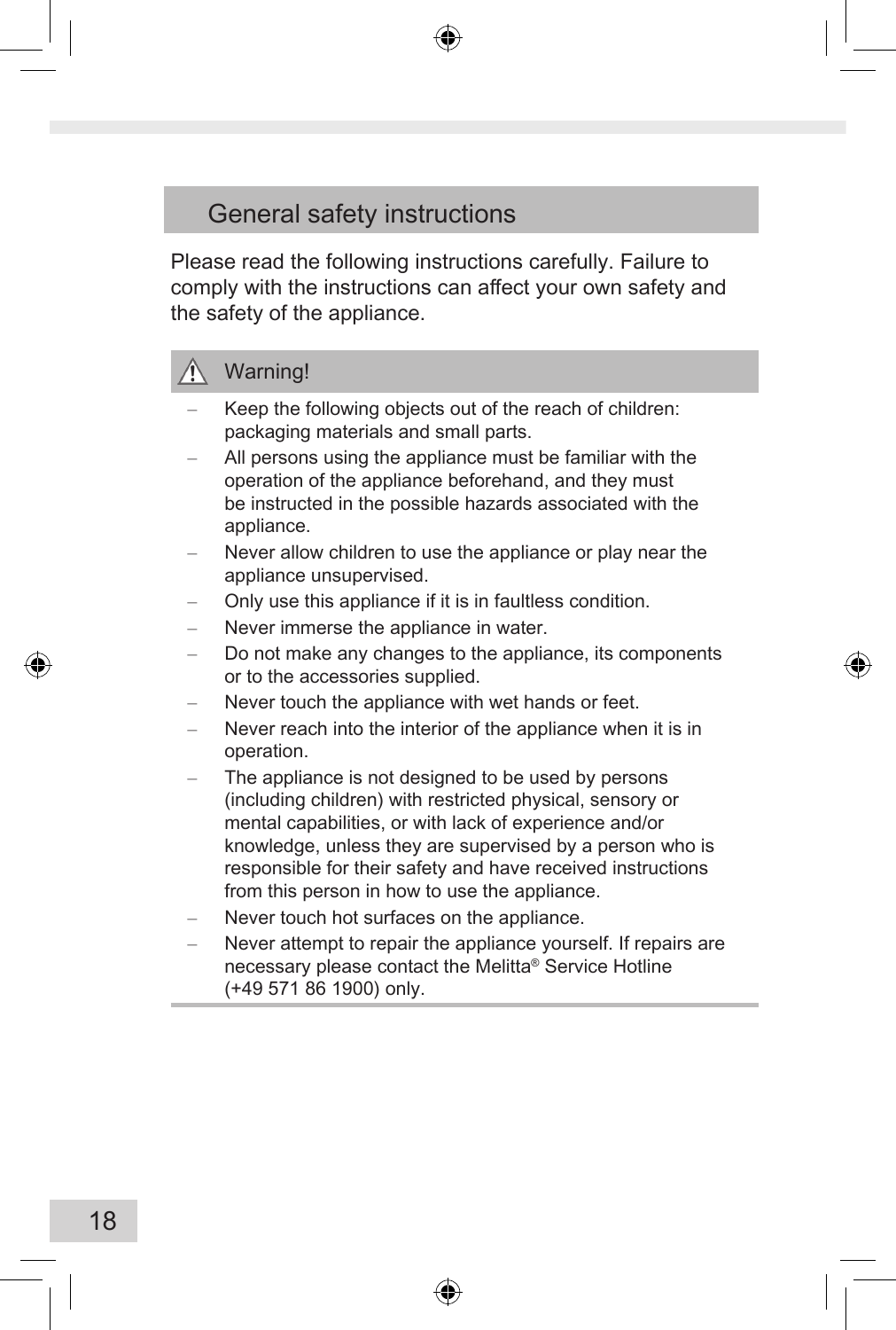#### ΛN Warning!

Danger of fire and electric shock due to incorrect supply voltage, incorrect or damaged connections and power cord.

- Ensure that the supply voltage agrees with the supply voltage specified on the type plate of the appliance.
- Ensure that the power outlet meets the applicable standards for electrical safety. If in doubt contact a qualified electrician.
- Never use damaged power cords (damaged insulation, bare wires).
- Only have the damaged power-supply cord replaced by the manufacturer or by qualified specialists.
- Appliance is only to be used with the stand provided.
- Never place the appliance on hot surfaces or in wet areas.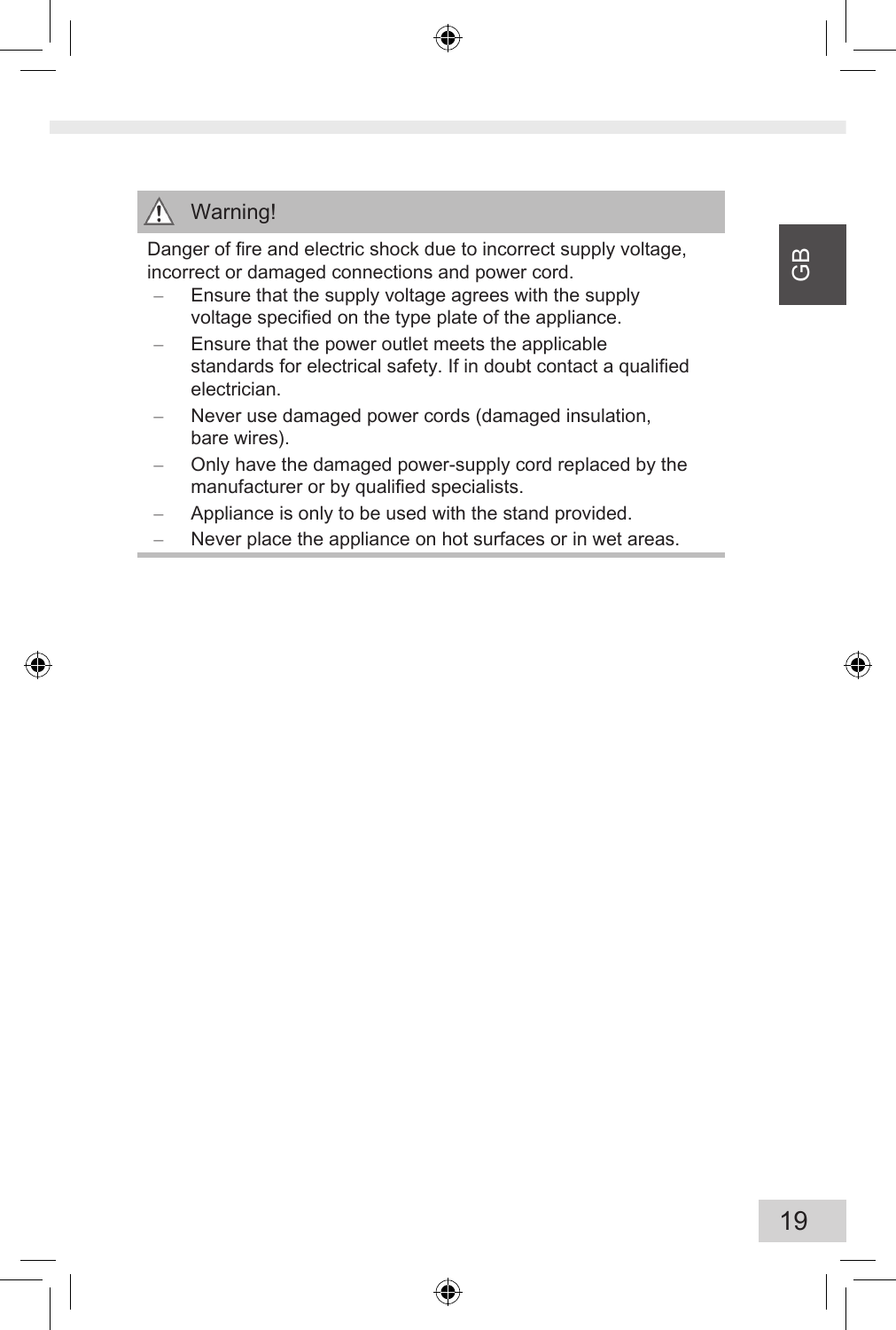# Appliance description

# Legend for Fig. A (see cover)

| No. | <b>Explanation</b>                         |
|-----|--------------------------------------------|
| 1   | Lid                                        |
| 2   | Sealing                                    |
| 3   | Frothing rod                               |
| 4   | Container                                  |
| 5   | Handle                                     |
| 6   | Button: to froth warm milk & heat milk     |
| 7   | Button: to froth cold milk                 |
| 8   | Station with power-supply cord             |
| 9   | Cord storage                               |
| 10  | Milk frothing attachment (cappuccino)      |
| 11  | Milk frothing attachment (latte macchiato) |
| 12  | Milk heating attachment                    |

# Starting up

- Carefully rinse the inside of the appliance under running water (see page 23).
- • Carefully read the safety instructions before starting up (see page 18+19).

## Setting up

Place the appliance on a stable, even, and dry surface.

# **Connect**

Plug the cord into an appropriate power outlet.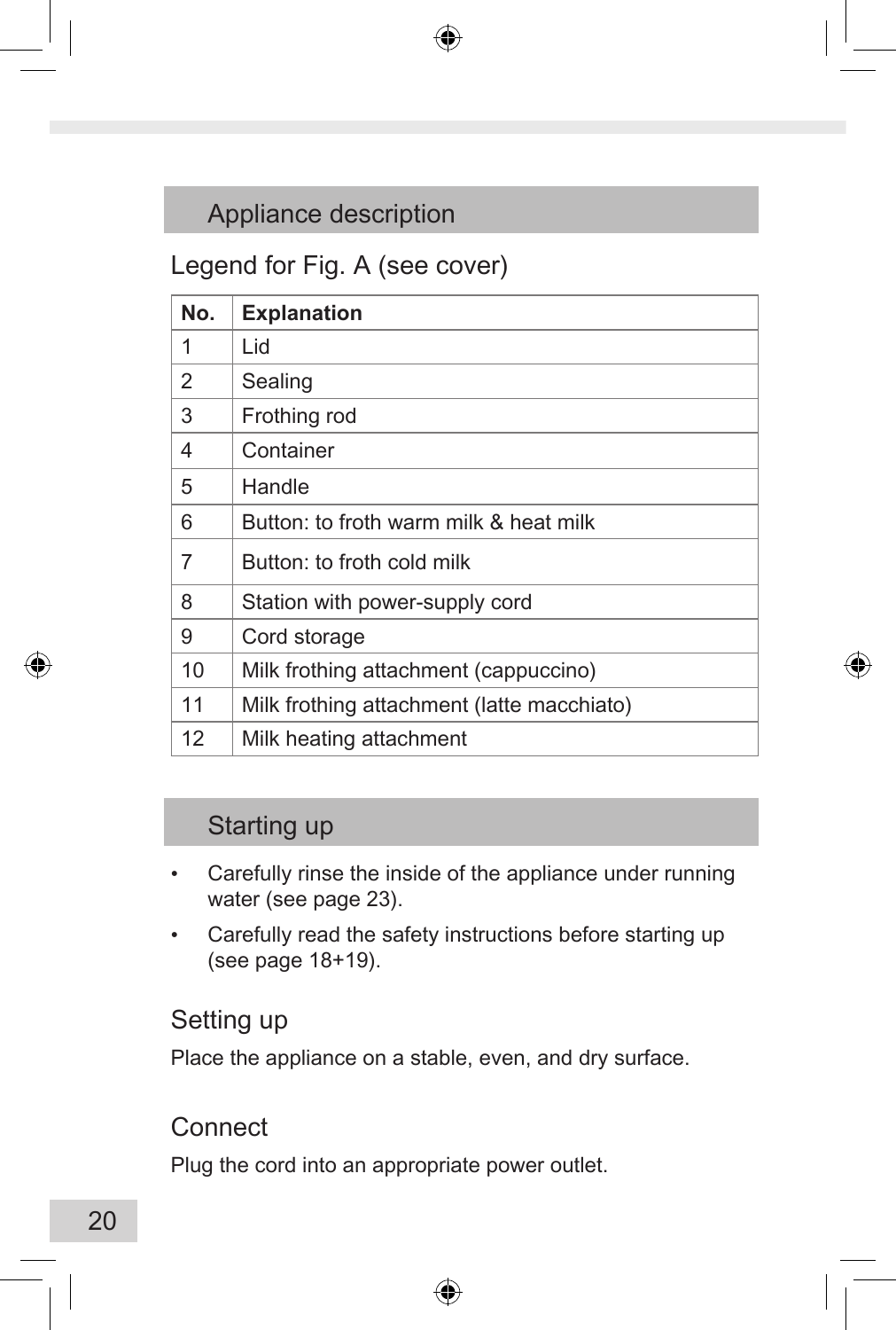# Preparation of coffee- & milk specialities

| Warm milk froth                                                                                                                      | Cold milk froth                                                                             | <b>Heating milk</b>                    |  |  |  |
|--------------------------------------------------------------------------------------------------------------------------------------|---------------------------------------------------------------------------------------------|----------------------------------------|--|--|--|
| Filling quantity:<br>100 ml - 200 ml                                                                                                 | Filling quantity:<br>100 ml - 400 ml                                                        |                                        |  |  |  |
| Open the lid by turning it anti-clockwise (Fig. B) and remove it.                                                                    |                                                                                             |                                        |  |  |  |
| Pour the desired amount of milk into the container. Pay attention to<br>the min. and max. filling levels on the container (Fig. C).  |                                                                                             |                                        |  |  |  |
| Frothed milk expands and will overflow if it is<br>filled above the max level                                                        |                                                                                             |                                        |  |  |  |
| Screw the milk froth attachment (Fig. A,<br>No. 10/11) onto the frothing rod.                                                        | Screw the milk<br>attachment<br>(Fig. A, No. 12) onto<br>the frothing rod.                  |                                        |  |  |  |
| Place the lid on the container and turn it clockwise (Fig. D) as far as<br>possible. The closed lid must be aligned with the handle. |                                                                                             |                                        |  |  |  |
| Press the button A<br>$(Fig. A, No. 6)$ , if<br>you want to prepare<br>warm milk froth.                                              | Press the button <b>P</b><br>(Fig. A, No. 7), if you<br>want to prepare cold<br>milk froth. | Press the button n<br>(Fig. A, No. 6). |  |  |  |
| The indicator light on the respective button is illuminated. The milk<br>froth preparation starts.                                   |                                                                                             |                                        |  |  |  |
| The preparation stops automatically. The motor stops and the<br>indicator light on the button turns off.                             |                                                                                             |                                        |  |  |  |
| Turn the lid anti-clockwise (Fig. B) and remove it.                                                                                  |                                                                                             |                                        |  |  |  |
| Pour the milk or milk froth in your cup or spoon it carefully out of the<br>container, without damaging the non-stick coating.       |                                                                                             |                                        |  |  |  |
| Clean the Melitta <sup>®</sup> Cremio (see page 23).                                                                                 |                                                                                             |                                        |  |  |  |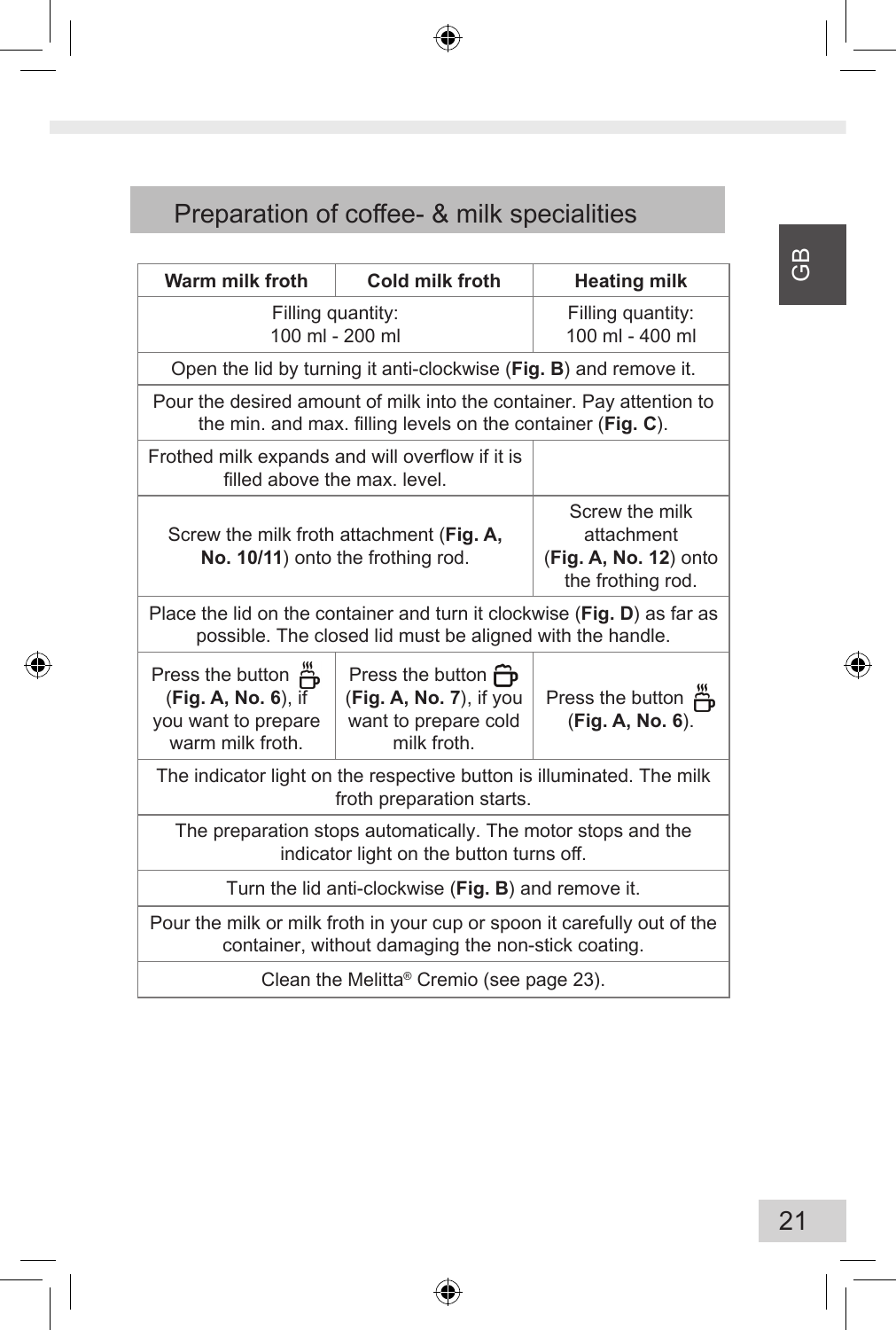#### 圍 **Note**

- Use refrigerated milk to prepare your milk froth (7-8 °C).
- You can use all kinds of standard milk variants (independent of fat level). Even soy or lactose free milk can be frothed perfectly with Melitta® Cremio. The protein content is relevant for an excellent milk froth result. The higher the proportion the more stable and fine pored the result.
- Keep the lid closed during preparation. Press the  $\ddot{B}$  button (Fig. A, No. 6) or  $\bigcap$  again or remove the appliance from the station to stop the preparation manually.

# **Recipes**

### **1. Cappuccino**

- Use the milk frothing attachment for a cappuccino (**Fig. A**, **No. 10**) and prepare the warm milk froth according to the list above.
- At first fill the Espresso into your cappuccino cup, afterwards add the milk froth (see page 21). For a perfect cappuccino we recommend a proportion of 1/3 espresso and 2/3 milk froth.

### **2. Latte Macchiato**

- Use the milk frothing attachment for a latte macchiato (**Fig. A, No. 11**) and prepare the warm milk froth according to the list above.
- At first fill the prepared milk and the milk froth (see page 21) into the latte macchiato glas, afterwards add the espresso. For a perfect latte macchiato we recommend a proportion of 2/3 milk and 1/3 milk froth and a cup of espresso.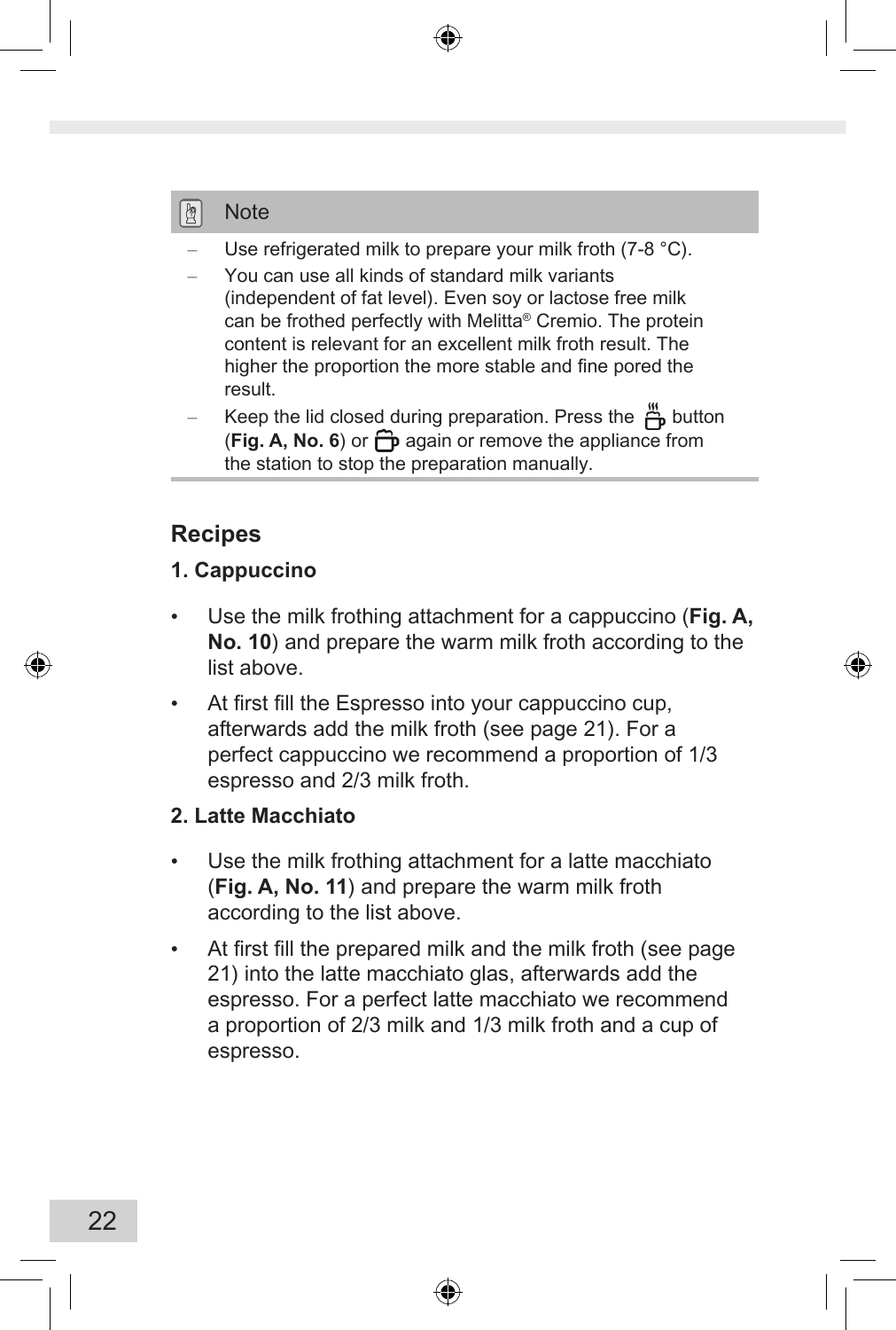# Cleaning and maintenance

- Carefully rinse the inside of the appliance under running water
- Clean the appliance with a soft, damp cloth and ordinary washing up liquid to avoid a damaging of the non-stick coating inside the container. Make sure that the silvercoloured contacts on the handle do not get wet.
- Carefully rinse the attachment under running water.

### **Caution!**

The motor is located in the lid and can be damaged if it gets wet.

- Never rinse the lid under running water.
- Never wash the appliance in the dishwasher.

Never use sharp or pointed objects to extract the milk froth (could cause damages to the non-stick coating).

#### 堕 **Note**

- Cleaning is easier if you clean the appliances inmediately after use.
- In the case of persistent soiling please use the Melitta<sup>®</sup> PERFECT CLEAN ESPRESSO MACHINES Milk System Cleaning Liquid (Fill 25 ml of the Milk System Cleaning Liquid into the appliance and add water up to 250 ml). Let the mixture of water and Melitta® PERFECT CLEAN ESPRESSO MACHINES Milk System Cleaning Liquid act upon for a few moments. Afterwards remove persistent soiling with a smooth cloth or sponge.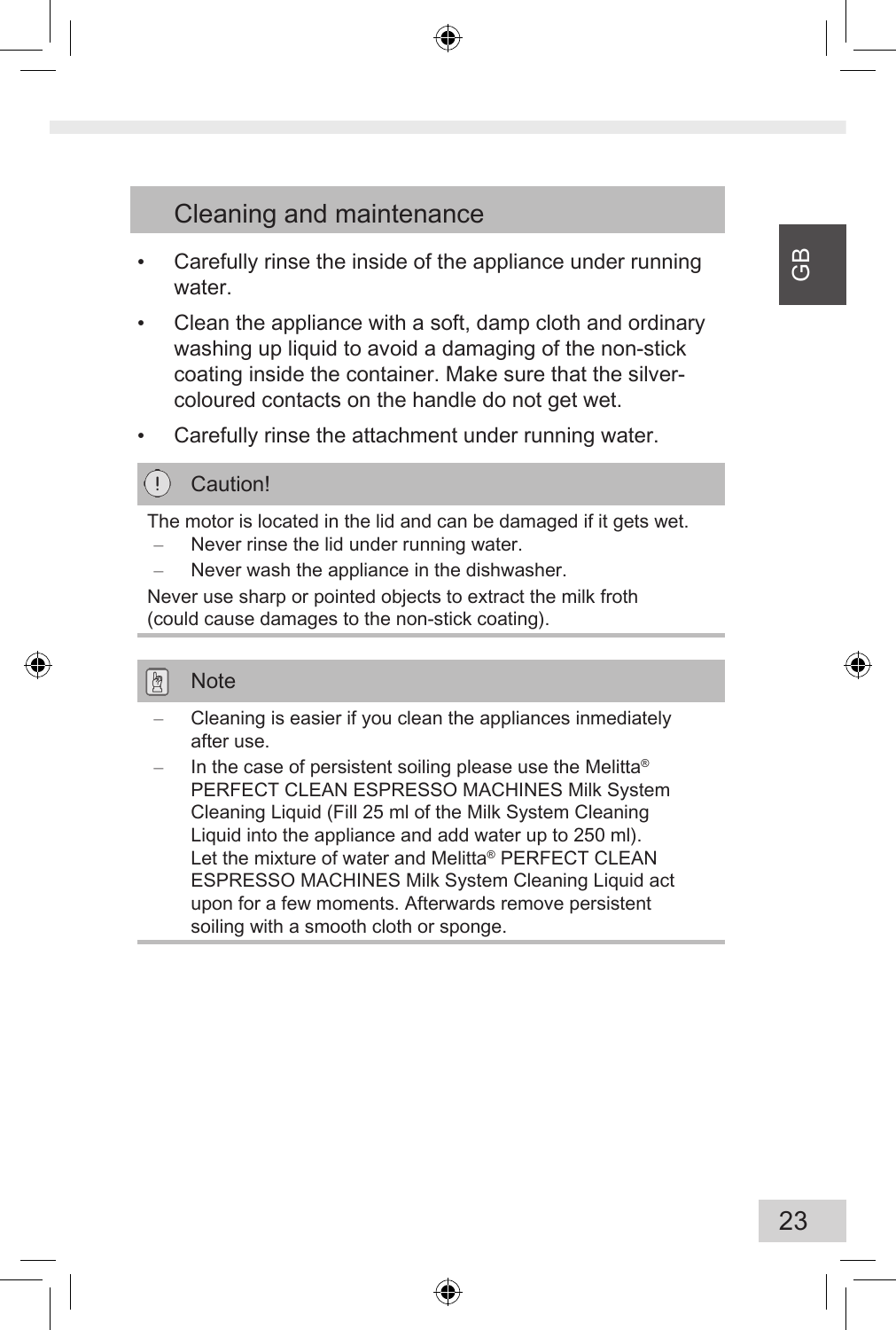# Troubleshooting

| Problem                                                                                                                                                                              | Cause                                                                                                                           | <b>Solution</b>                                                                    |
|--------------------------------------------------------------------------------------------------------------------------------------------------------------------------------------|---------------------------------------------------------------------------------------------------------------------------------|------------------------------------------------------------------------------------|
| After pressing a<br>button, the indicator<br>light H (Fig. A,<br>No. 6) flashes three                                                                                                | The lid is not closed<br>properly.                                                                                              | Close the lid prop-<br>erly. The closed lid<br>must be aligned with<br>the handle. |
| times.                                                                                                                                                                               | The appliance is too<br>hot                                                                                                     | Let the appliance<br>cool down                                                     |
| After pressing a<br>button, the indicator<br>light $\overrightarrow{CD}$ (Fig. A,<br>No. 7) flashes three<br>times and after that<br>switches off, the<br>appliance doesn't<br>start | The lid is not closed<br>properly.                                                                                              | Close the lid<br>properly. The closed<br>lid must be aligned<br>with the handle.   |
| The appliance<br>stops the process<br>too early, and the<br>indicator light turns<br>off                                                                                             | The container is<br>empty or not filled to<br>the minimum level<br>and the temperature<br>monitoring function<br>was triggered. | Rinse out the<br>appliance and let it<br>cool down.                                |
| No milk froth                                                                                                                                                                        | Not enough milk, the<br>attachment doesn't<br>touch the milk.                                                                   | Fill up until min.<br>mark                                                         |
|                                                                                                                                                                                      | Wrong whisk.                                                                                                                    | Use a whisk for<br>frothing (Fig. A, No<br>$10/11$ ).                              |
| Milk froth is<br>overflowing out<br>of the top of the<br>appliance.                                                                                                                  | The appliance is<br>overfilled.                                                                                                 | Disconnect the plug.<br>Let the appliance<br>cool down and then<br>clean it.       |
|                                                                                                                                                                                      | Wrong whisk.                                                                                                                    | Use the right whisk.                                                               |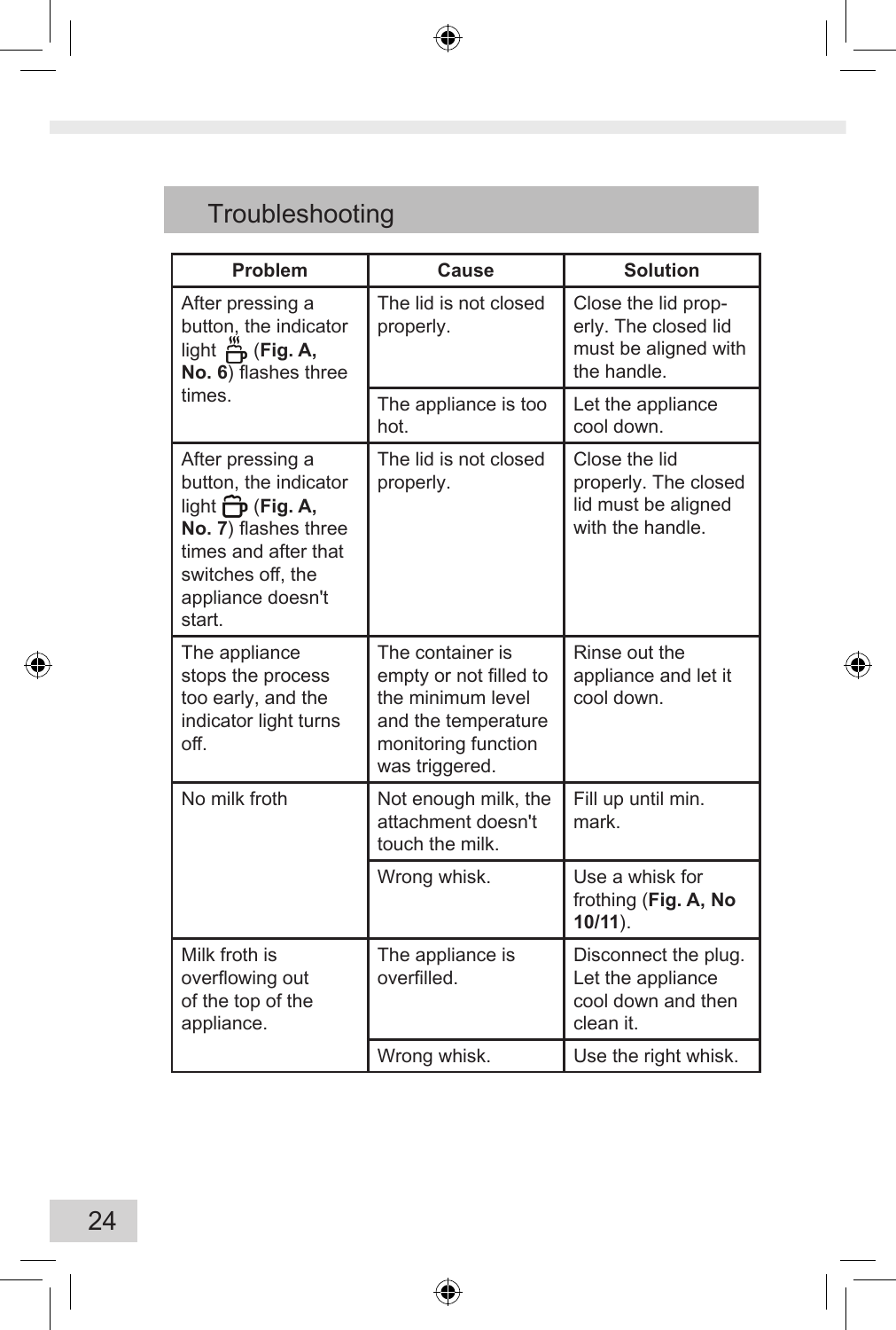| Problem                                                                                          | Cause                | <b>Solution</b>                         |
|--------------------------------------------------------------------------------------------------|----------------------|-----------------------------------------|
| The milk frother<br>stops the process<br>and the indicator<br>lamps are flashing<br>three times. | Motor is overloaded. | Please contact the<br>customer service. |

Contact the Melitta® customer service (+49 571 86 1900) if the above mentioned measures do not help to solve the problem.

# **Disposal**

Please dispose the appliance in an environmentally responsible manner via suitable collection systems.